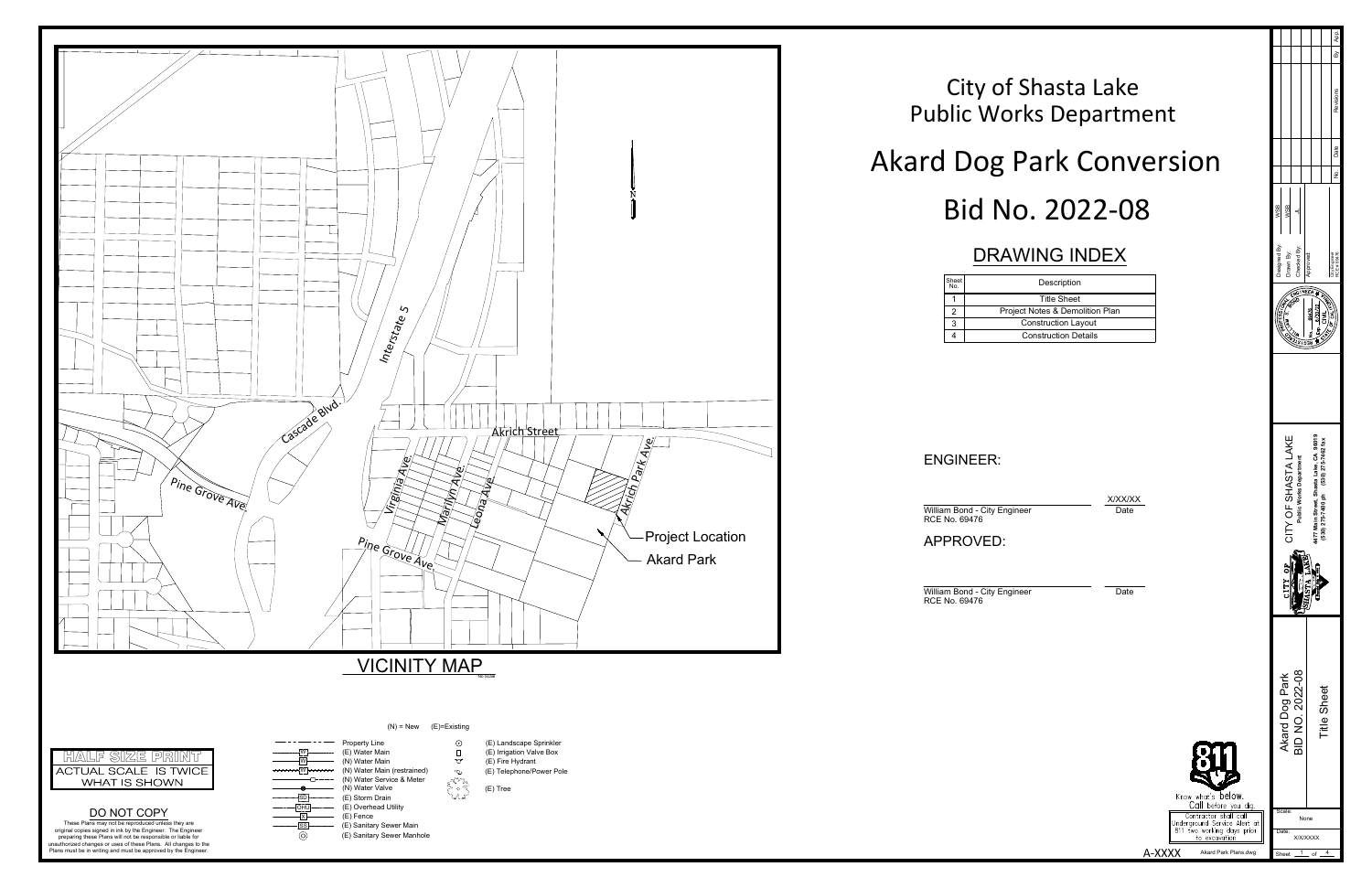- 
- 
- 
- 
- 
- 
- 
- 
- 



DO NOT COPY<br>These Plans may not be reproduced unless they are original copies signed in ink by the Engineer. The Engineer<br>praining these Plans will not be responsible or liable for the<br>unauthorized changes or uses of these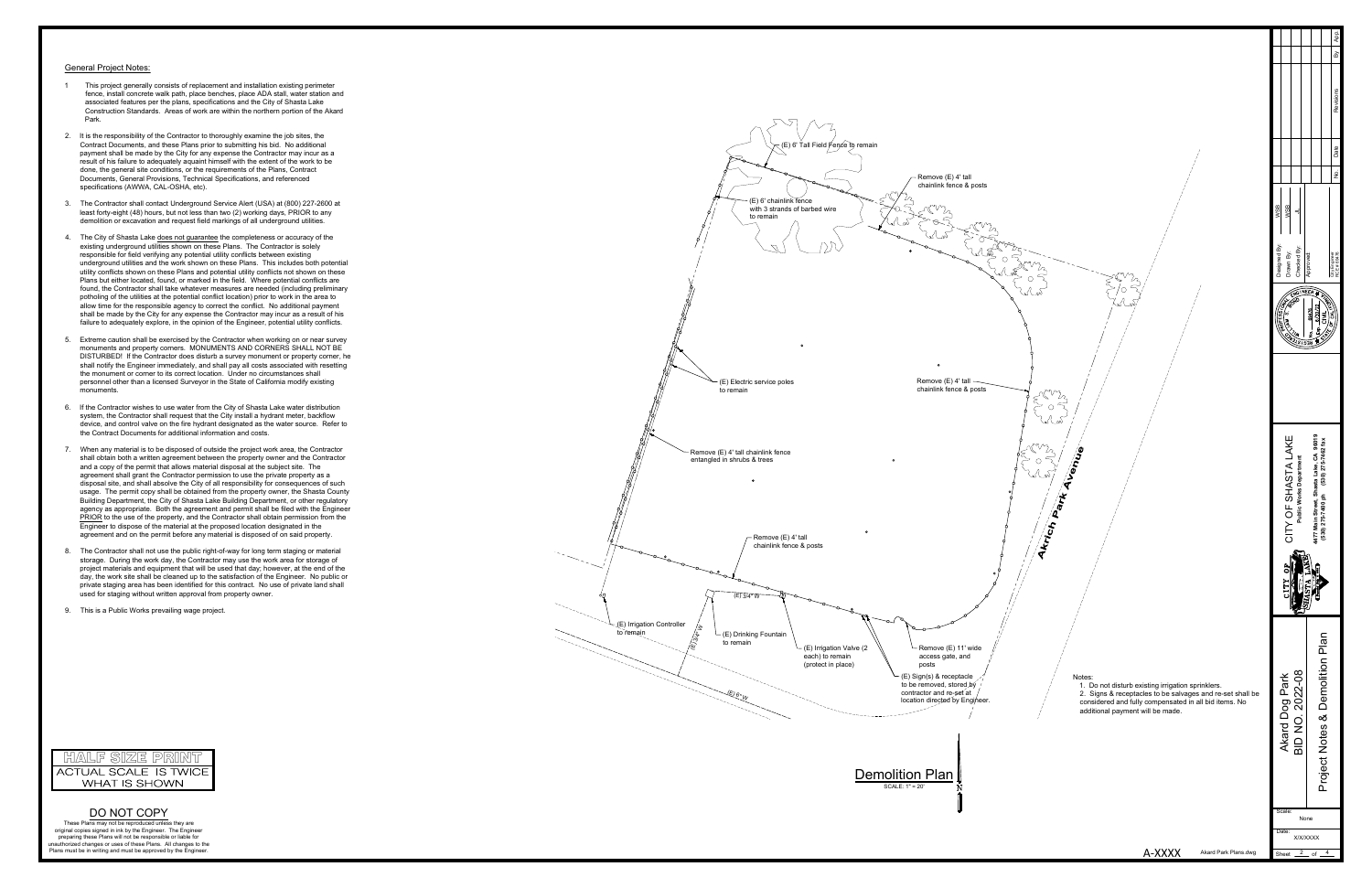

- 
- 
- 
- 
- 
- 
- 
- 



L= 74.03', R=54.81' $A = 77.3900^{\circ}$ 2) (5) 3)<br> $9.50'$ <br>L= 51.63', R=43.17'  $\triangle$  68.5160° L= 47.23', R=35.00' D=77.34', R=35.00' D=77.44', R=35.00' D=120', R=35.00' D=120', R=35.00' D=120', R=35.00' D=51.7199° C=77.39', R=35.00' D=116.7039° L= 73.44', R=35.00' D=51.7199' D=51.7199' D=51.7199' D=51.7199' D=51.7 DO NOT COPY<br>These Plans may not be reproduced unless they are<br>original copies signed in ink by the Engineer. The Engineer<br>praining these Plans will not be responsible or liable for<br>unauthorized changes or uses of these Pla SCALE: 1" = 20' (E) Irrigation Controller (E) Drinking Fountain A-XXXXHALF SIZE PRINCE<br>ACTUAL SCALE IS TWOE<br>WHAT IS SHOWN<br>DO NOT COPY<br>These Party of the System is to provide the party of the system in the state is the state in the state in the state in the state in the state in the state in Property Line Jenne 1 10' wide, 4' tall access gate, see detail 5, sheet 4 (E) Irrigation Valve (2 each)**Akrich Park A**  $\langle$ 1  $\sigma$  $\overline{O}$  $\overline{2}$ 3 $\left(3\right)$  $\circled{3}$  $\bigcirc$  $\circled{4}$ L= 47.23', R=35.00'<br> $\triangle$ =77.3118°  $\overline{\bigoplus}$ 45 $\odot$  $\odot$  60 10'65.80'34.00' $\sqrt{8}$  $^{9.50}$ 20'±117'190'± $^{125'}$ 96'±76'ة<br>0 6'6'**ن**َ 10'9'6' Water station, see detail 6, sheet 4 Proent Line Property Line  $\mathcal{A}$ 8(N) 3/4" PVC water line $(9)$ **Layout Plan** 6'<sup>10</sup> Concrete Waste Bin, see detail 8, sheet 4. <sup>10</sup>